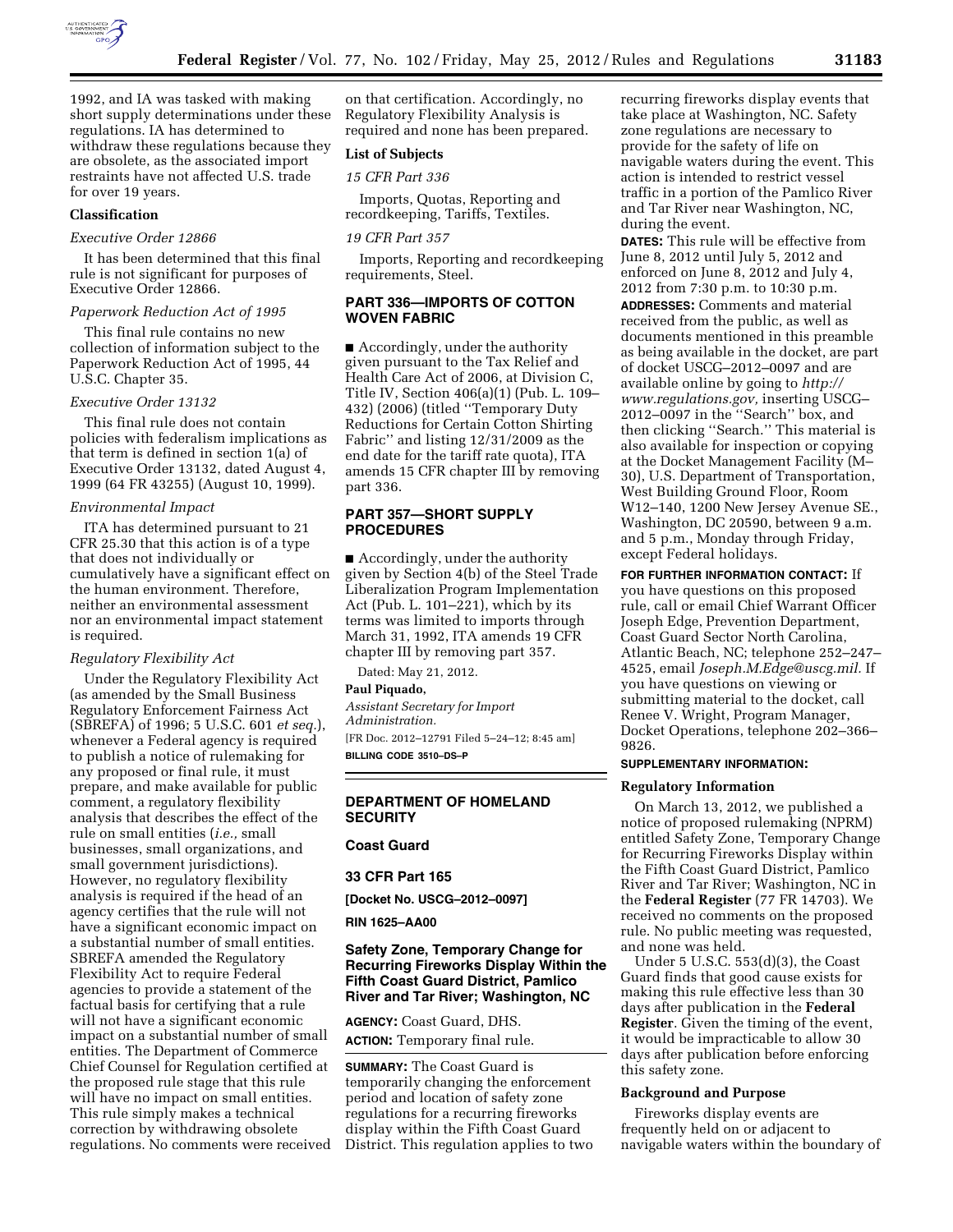the Fifth Coast Guard District. For a description of the geographical area of each Coast Guard Sector—Captain of the Port Zone, please see 33 CFR 3.25.

This regulation temporarily changes the enforcement period and geographic location for a safety zone for two annually recurring fireworks events, described at  $(d)(7)$  of the Table to 33 CFR 165.506, that are normally scheduled to occur each year on the second Saturday in June and on the first Saturday after July 4th. This regulation applies to only the fireworks events listed in the Table to § 165.506, section  $(d)$ 7.

On June 8, 2012 and July 4, 2012, the Town of Washington, NC will sponsor their annual fireworks events. These events will take place in Washington, NC on the waters of the Pamlico River. The regulation at 33 CFR 165.506 is enforced annually for this event. Also, a fleet of spectator vessels is expected to gather near the event site to view the fireworks. To provide for the safety of participants, spectators, and transiting vessels, the Coast Guard will temporarily restrict vessel traffic in the event area from 7:30 p.m. to 10:30 p.m. on June 8, 2012 and July 4, 2012. The regulation at 33 CFR 165.506 will be enforced for the duration of the event. Vessels may not enter the regulated area unless they receive permission from the Coast Guard Patrol Commander.

The Table to § 165.506, event (d)(7) establishes the enforcement date and geographic location for the fireworks events held in Washington, North Carolina. This regulation temporarily changes the enforcement location to latitude 35°32′25″ N, longitude 077°03′42″ W. The temporary safety zone will be enforced from 7:30 p.m. to 10:30 p.m. on June 8, 2012 and July 4, 2012, and will restrict general navigation in the regulated area during the event. Except for participants and vessels authorized by the Coast Guard Patrol Commander, no person or vessel will be allowed to enter or remain in the regulated area. These regulations are needed to control vessel traffic during the event to enhance the safety of participants, spectators and transiting vessels.

## **Regulatory Analyses**

We developed this rule after considering numerous statutes and executive orders related to rulemaking. Below we summarize our analyses based on 13 of these statutes or executive orders.

# *Regulatory Planning and Review*

This rule is not a significant regulatory action under section 3(f) of

Executive Order 12866, Regulatory Planning and Review, and does not require an assessment of potential costs and benefits under section 6(a)(3) of that Order. The Office of Management and Budget has not reviewed it under that Order.

Although this regulation will restrict access to the area, the effect of this rule will not be significant because: (i) The safety zone will only be in effect from 7:30 p.m. to 10:30 p.m. on June 08, 2012 and July 4, 2012; (ii) the Coast Guard will give advance notification via maritime advisories so mariners can adjust their plans accordingly; (iii) although the safety zone will apply to the section of the Pamlico River and Tar River, vessel traffic will be able to transit safely around the safety zone.

# *Small Entities*

Under the Regulatory Flexibility Act (5 U.S.C. 601–612), we have considered whether this rule would have a significant economic impact on a substantial number of small entities. The term ''small entities'' comprises small businesses, not-for-profit organizations that are independently owned and operated and are not dominant in their fields, and governmental jurisdictions with populations of less than 50,000.

The Coast Guard certifies under 5 U.S.C. 605(b) that this rule will not have a significant economic impact on a substantial number of small entities. This rule will affect the following entities, some of which may be small entities: the owners or operators of vessels intending to transit the specified portion of Pamlico River and Tar River from 7:30 p.m. to 10:30 p.m. on June 8, 2012 and July 4, 2012.

This safety zone will not have a significant economic impact on a substantial number of small entities for the following reasons. This rule will only be in effect for three hours each day from 7:30 p.m. to 10:30 p.m. Although the safety zone will apply to a section of the Pamlico River, vessel traffic will be able to transit safely around the safety zone. Before the effective period, the Coast Guard will issue maritime advisories widely available to the users of the waterway.

If you think that your business, organization, or governmental jurisdiction qualifies as a small entity and that this rule would have a significant economic impact on it, please submit a comment (see **ADDRESSES**) explaining why you think it qualifies and how and to what degree this rule would economically affect it.

# *Assistance for Small Entities*

Under section 213(a) of the Small Business Regulatory Enforcement Fairness Act of 1996 (Pub. L. 104–121), in the NPRM we offered to assist small entities in understanding the rule so that they could better evaluate its effects on them and participate in the rulemaking process.

Small businesses may send comments on the actions of Federal employees who enforce, or otherwise determine compliance with, Federal regulations to the Small Business and Agriculture Regulatory Enforcement Ombudsman and the Regional Small Business Regulatory Fairness Boards. The Ombudsman evaluates these actions annually and rates each agency's responsiveness to small business. If you wish to comment on actions by employees of the Coast Guard, call 1– 888–REG–FAIR (1–888–734–3247). The Coast Guard will not retaliate against small entities that question or complain about this rule or any policy or action of the Coast Guard.

## *Collection of Information*

This rule calls for no new collection of information under the Paperwork Reduction Act of 1995 (44 U.S.C. 3501– 3520).

## *Federalism*

A rule has implications for federalism under Executive Order 13132, Federalism, if it has a substantial direct effect on State or local governments and would either preempt State law or impose a substantial direct cost of compliance on them. We have analyzed this rule under that Order and have determined that it does not have implications

## *Unfunded Mandates Reform Act*

The Unfunded Mandates Reform Act of 1995 (2 U.S.C. 1531–1538) requires Federal agencies to assess the effects of their discretionary regulatory actions. In particular, the Act addresses actions that may result in the expenditure by a State, local, or tribal government, in the aggregate, or by the private sector of \$100,000,000 or more (adjusted for inflation) in any one year. Though this rule will not result in such an expenditure, we do discuss the effects of this rule elsewhere in this preamble.

## *Taking of Private Property*

This rule will not cause a taking of private property or otherwise have taking implications under Executive Order 12630, Governmental Actions and Interference with Constitutionally Protected Property Rights.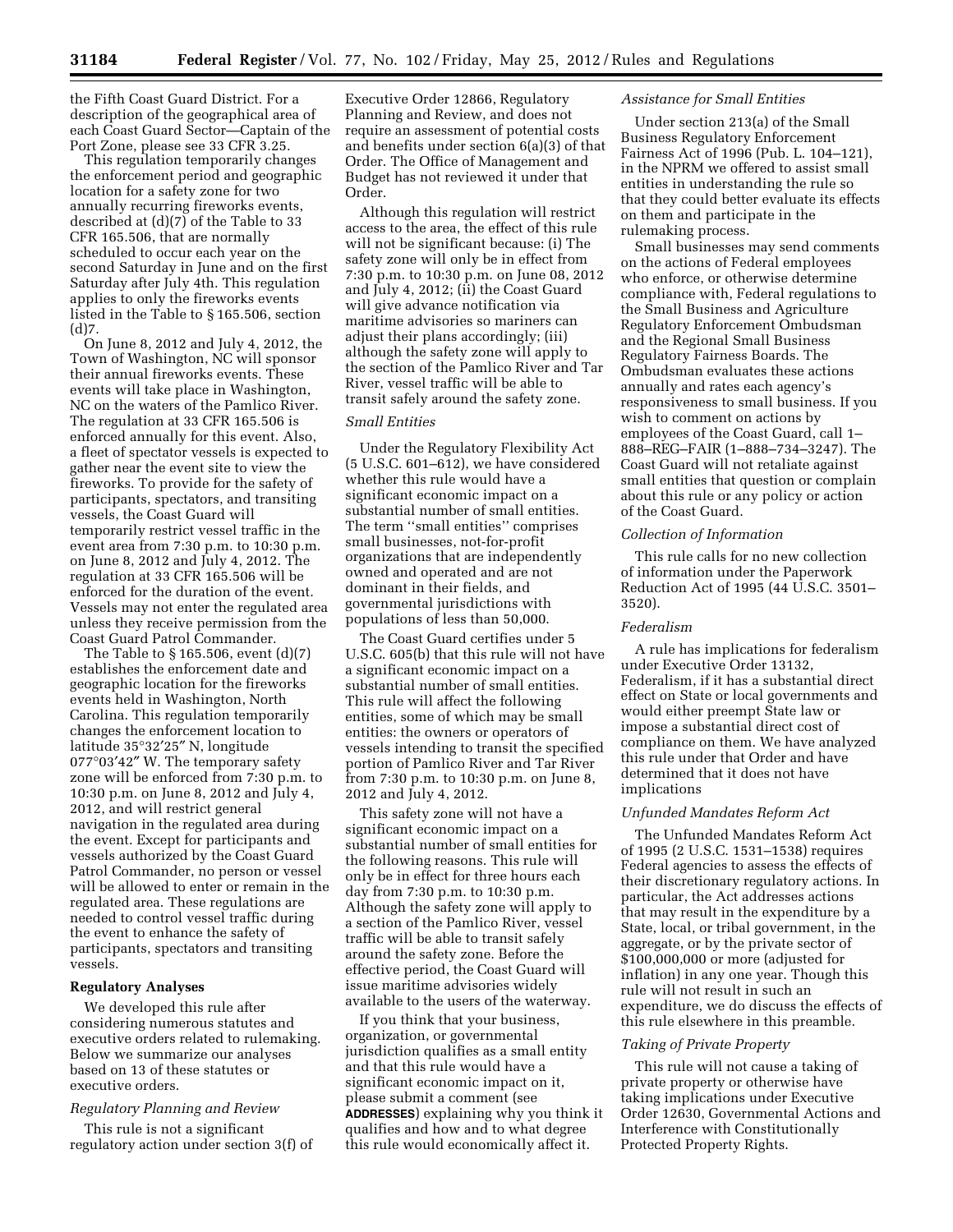## *Civil Justice Reform*

This rule meets applicable standards in sections  $3(a)$  and  $3(b)(2)$  of Executive Order 12988, Civil Justice Reform, to minimize litigation, eliminate ambiguity, and reduce burden.

## *Protection of Children*

We have analyzed this rule under Executive Order 13045, Protection of Children from Environmental Health Risks and Safety Risks. This rule is not an economically significant rule and does not create an environmental risk to health or risk to safety that may disproportionately affect children.

## *Indian Tribal Governments*

This rule does not have tribal implications under Executive Order 13175, Consultation and Coordination with Indian Tribal Governments, because it does not have a substantial direct effect on one or more Indian tribes, on the relationship between the Federal Government and Indian tribes, or on the distribution of power and responsibilities between the Federal Government and Indian tribes.

# *Energy Effects*

We have analyzed this rule under Executive Order 13211, Actions Concerning Regulations That Significantly Affect Energy Supply, Distribution, or Use. We have determined that it is not a ''significant energy action'' under that order because it is not a ''significant regulatory action'' under Executive Order 12866 and is not likely to have a significant adverse effect on the supply, distribution, or use of energy. The Administrator of the Office of Information and Regulatory Affairs has not designated it as a significant

energy action. Therefore, it does not require a Statement of Energy Effects under Executive Order 13211.

## *Technical Standards*

The National Technology Transfer and Advancement Act (NTTAA) (15 U.S.C. 272 note) directs agencies to use voluntary consensus standards in their regulatory activities unless the agency provides Congress, through the Office of Management and Budget, with an explanation of why using these standards would be inconsistent with applicable law or otherwise impractical. Voluntary consensus standards are technical standards (e.g., specifications of materials, performance, design, or operation; test methods; sampling procedures; and related management systems practices) that are developed or adopted by voluntary consensus standards bodies.

This rule does not use technical standards. Therefore, we did not consider the use of voluntary consensus standards.

#### *Environment*

We have analyzed this rule under Department of Homeland Security Management Directive 023–01 and Commandant Instruction M16475.lD, which guide the Coast Guard in complying with the National Environmental Policy Act of 1969 (NEPA)(42 U.S.C. 4321–4370f), and have concluded this action is one of a category of actions which do not individually or cumulatively have a significant effect on the human environment. This rule is categorically excluded, under figure 2–1, paragraph (34)(g), of this instruction. This rule establishes a temporary safety zone to

protect the public from fireworks fallout. An environmental analysis checklist and a categorical exclusion determination are available in the docket where indicated under **ADDRESSES**.

# **List of Subjects in 33 CFR Part 165**

Harbors, Marine safety, Navigation (water), Reporting and recordkeeping requirements, Security measures, and Waterways.

For the reasons discussed in the preamble, the Coast Guard amends 33 CFR part 165 as follows:

# **PART 165—REGULATED NAVIGATION AREAS AND LIMITED ACCESS AREAS**

■ 1. The authority citation for part 165 continues to read as follows:

**Authority:** 33 U.S.C. 1226, 1231; 46 U.S.C. Chapter 701, 3306, 3703; 50 U.S.C. 191, 195; 33 CFR 1.05–1, 6.04–1, 6.04–6, 160.5; Pub. L. 107–295, 116 Stat. 2064; Department of Homeland Security Delegation No. 0170.1.

■ 2. At § 165.506, in the Table to § 165.506, make the following amendments:

■ a. Under "(d) Coast Guard Sector North Carolina—COTP Zone,'' suspend entry 7, from June 7, 2012 through June 9, 2012, and from July 3, 2012 through July 8, 2012.

■ b. Under "(d) Coast Guard Sector North Carolina—COTP Zone,'' add entry 14, which will be enforced from 7:30 p.m. to 10:30 p.m. on June 8, 2012 and from 7:30 p.m. to 10:30 p.m. on July 4, 2012, to read as follows:

**§ 165.506–T05–0097 Safety Zones; Fifth Coast Guard District Fireworks Displays.** 

\* \* \* \* \*

#### TABLE TO § 165.506

[All coordinates listed in the Table to § 165.506 reference Datum NAD 1983]

| No. | Date                                                                                                                         | Location |                              | Regulated area                                                                                                                                                    |  |  |
|-----|------------------------------------------------------------------------------------------------------------------------------|----------|------------------------------|-------------------------------------------------------------------------------------------------------------------------------------------------------------------|--|--|
|     |                                                                                                                              |          |                              |                                                                                                                                                                   |  |  |
|     |                                                                                                                              |          |                              | (d.) Coast Guard Sector North Carolina-COTP Zone                                                                                                                  |  |  |
|     |                                                                                                                              |          |                              |                                                                                                                                                                   |  |  |
|     | 14  June 8, 2012, July 4, 2012  Pamlico River and Tar River, All waters of Pamlico River and Tar River within a 300 yard ra- |          | Washington, NC, Safety Zone. | dius of latitude $35^{\circ}32'25''$ N, longitude $077^{\circ}03'42''$ W, a posi-<br>tion located on the southwest shore of the Pamlico River,<br>Washington, NC. |  |  |